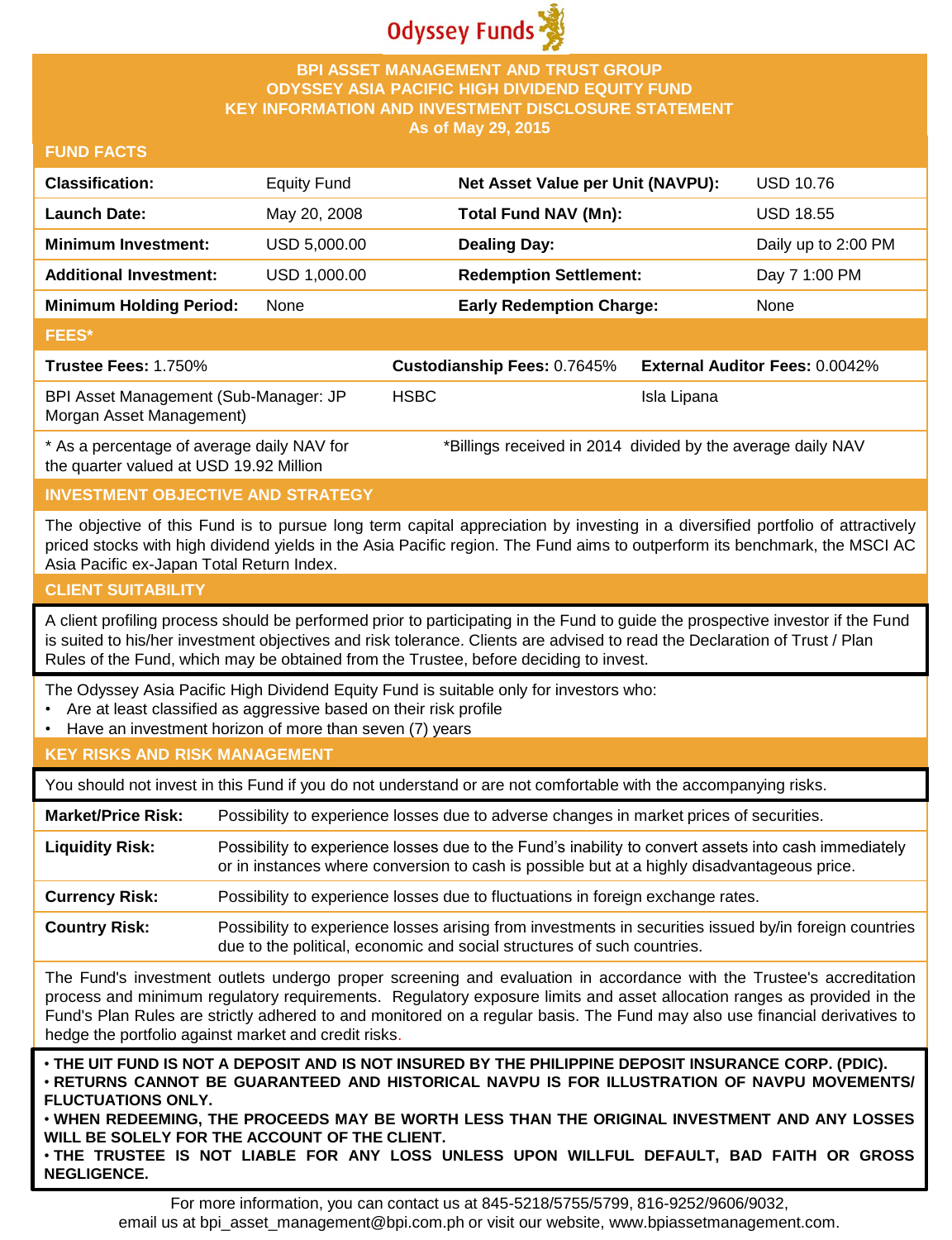# **FUND PERFORMANCE AND STATISTICS AS OF MAY 29, 2015**

(Purely for reference purposes and is not a guarantee of future results)

### **NAVPU GRAPH**



#### **CUMULATIVE PERFORMANCE (%) <sup>1</sup>**

|                                        | 1 mo    | 3 mos | 6 mos   | 1 YR  | 3 YRS    | S.I. <sup>5</sup> |
|----------------------------------------|---------|-------|---------|-------|----------|-------------------|
| <b>Fund</b>                            | $-3.41$ | 1.22  | 3.86    | 5.18  | 26,00    | 7.60              |
| <b>Benchmark</b>                       | $-2.66$ | 2.75  | 5.32    | 5.04  | 38.15    | 22.72             |
| <b>ANNUALIZED PERFORMANCE (%) 1</b>    |         |       |         |       |          |                   |
|                                        | 1 YR    | 2 YRS | 3 YRS   | 4 YRS | 5 YRS    | S.I. <sup>5</sup> |
| <b>Fund</b>                            | 5.18    | 3.83  | 8.01    | 0.40  | 5.40     | 1.05              |
| <b>Benchmark</b>                       | 5.04    | 6.90  | 11.38   | 3.23  | 8.61     | 2.96              |
| <b>CALENDAR YEAR PERFORMANCE (%) 1</b> |         |       |         |       |          |                   |
|                                        | YTD     | 2014  | 2013    | 2012  | 2011     | 2010              |
| <b>Fund</b>                            | 4.57    | 7.08  | $-5.41$ | 21.10 | $-18.24$ | 15.46             |
| <b>Benchmark</b>                       | 7.41    | 3.71  | 2.65    | 22.75 | $-15.59$ | 19.24             |

| NAVPU over the past 12 months |       |
|-------------------------------|-------|
| Highest                       | 11.28 |
| Lowest                        | 9.97  |
|                               |       |

| <b>STATISTICS</b>                         |         |
|-------------------------------------------|---------|
| Portfolio Beta                            | 0.90    |
| Volatility, Past 5 Years (%) <sup>2</sup> | 16.88   |
| Sharpe Ratio <sup>3</sup>                 | 0.45    |
| Information Ratio <sup>4</sup>            | $-0.19$ |
| <b>Current Number of Holdings</b>         |         |

### <sup>1</sup>Returns are net of fees.

<sup>2</sup>Measures the degree to which the Fund fluctuates vis-à-vis its average return over a period of time.

<sup>3</sup>Used to characterize how well the return of a Fund compensates the investor for the level of risk taken. <sup>4</sup>Measures reward-to-risk efficiency of the portfolio relative to the benchmark. The higher the number, the higher the reward per unit of risk.

<sup>5</sup>Since inception.

\*Declaration of Trust is available upon request through branch of account.

| <b>PORTFOLIO COMPOSITION</b>                        |           |  |  |  |
|-----------------------------------------------------|-----------|--|--|--|
| <b>Allocation</b>                                   | % of Fund |  |  |  |
| <b>Equities</b>                                     | 98.94     |  |  |  |
| Cash and Other Receivables                          | 1.06      |  |  |  |
| <b>Top Five Sector Holdings (Equity Portion)</b>    |           |  |  |  |
| Financials                                          | 53.06     |  |  |  |
| Industrials                                         | 10.90     |  |  |  |
| Telecommunications                                  | 9.33      |  |  |  |
| Utilities                                           | 8.68      |  |  |  |
| Information Technology                              | 6.35      |  |  |  |
| <b>Top Five Country Weightings (Equity Portion)</b> |           |  |  |  |
| Australia                                           | 24.11     |  |  |  |
| China                                               | 17.09     |  |  |  |
| Hong Kong                                           | 14.43     |  |  |  |
| Korea                                               | 13.39     |  |  |  |
| Singapore                                           | 8.97      |  |  |  |

| <b>TOP TEN HOLDINGS</b>                   |           |
|-------------------------------------------|-----------|
| <b>Name</b>                               | % of Fund |
| <b>China Construction Bank</b>            | 4.01      |
| <b>HSBC Holdings</b>                      | 3.74      |
| BOC Hong Kong (Holdings)                  | 3.24      |
| Korea Electric Power Corp                 | 3.13      |
| <b>DBS Group Holdings</b>                 | 3.04      |
| QBE Insurance Group Ltd                   | 2.66      |
| <b>NTPC</b>                               | 2.33      |
| Aurizon Holdings Limited                  | 2.11      |
| <b>Taiwan Semiconductor Manufacturing</b> | 2.10      |
| <b>SK Telecom</b>                         | 2.09      |
|                                           |           |

### **RELATED PARTY TRANSACTIONS\***

The Fund has no investments and trade transactions with Bank of the Philippine Islands, its subsidiaries and related parties.